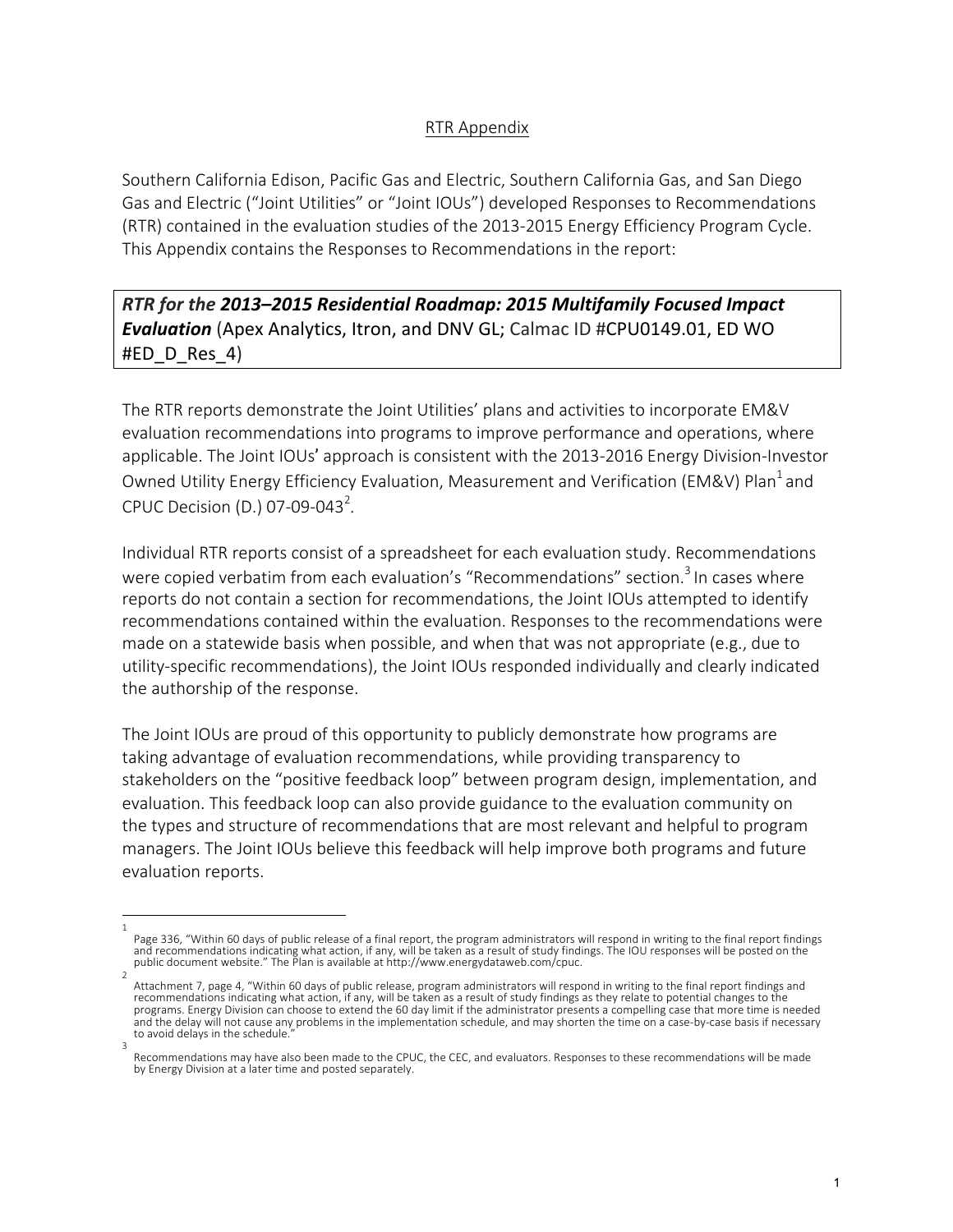## **Response to Recommendations (RTR) in Impact, Process, and Market Assessment Studies**

**Study Title:** 2013–2015 Residential Roadmap: 2015 Multifamily Focused Impact Evaluation

**Program:** MF-WB and MFEER

**Author:** Apex Analytics, Itron, and DNV GL

## **Disposition Notes**

**Calmac ID: CPU0149.01** 

**ED WO:** ED D Res 4

Link to Report: http://calmac.org/publications/MF\_Impact\_Evaluation\_Final.pdf

## Examples:

ecific program change, give reason for rejection, or indicate that it's under further review.

ding multifamily programs will use a prescreening surnd utilize third party site assessment reports (when appending on utility program model) in a sample of units ator for ER vs ROB. Further discussion and guidance on and ROB indicators will be used in savings calculations d. Establishing individual baselines for each measure is ne and complicated in whole building programs due to ful life of measures across all units.

limited sample size of projects in this research, the  $\nu$  programs do not believe the researched NTG ratio is iate adjustment at this time. The multifamily programs litional discussion and research to establish a revised ole building multifamily programs is necessary. The programs will use a prescreening tool to document  $t$  intentions to the best of our ability to aid researching iate NTG ratio for whole building programs.

If program administrators have limitations to accessing data depending on implementation model. In a closed calibration is more easily accomplished due to the relationship with the PA (e.g. Data access/security re-, Nondisclosure agreement, Terms & Conditions, etc.). rater model PAs have to work with owners to access the constraints of AB 802 requirements.

mily programs utilizing an open rater model will work rty owners to access pre-retrofit data, within the con-AB 802, when data is available. Due to the limitations and velocessing data, the multifamily programs do

| Item#        | Page # | <b>Findings</b>                                                                                                                                                                                                                                                                                                                                                                                                                                                                                         | <b>Best Practice / Recommendations</b><br>(Verbatim from Final Report)                                                                                                                                                                                                                                                                                                                                                                                                                                                                                                                                                                                                           | Recommendation<br><b>Recipient</b>                         | <b>Disposition</b>                         |                                                                                                                                                                   |
|--------------|--------|---------------------------------------------------------------------------------------------------------------------------------------------------------------------------------------------------------------------------------------------------------------------------------------------------------------------------------------------------------------------------------------------------------------------------------------------------------------------------------------------------------|----------------------------------------------------------------------------------------------------------------------------------------------------------------------------------------------------------------------------------------------------------------------------------------------------------------------------------------------------------------------------------------------------------------------------------------------------------------------------------------------------------------------------------------------------------------------------------------------------------------------------------------------------------------------------------|------------------------------------------------------------|--------------------------------------------|-------------------------------------------------------------------------------------------------------------------------------------------------------------------|
|              |        |                                                                                                                                                                                                                                                                                                                                                                                                                                                                                                         |                                                                                                                                                                                                                                                                                                                                                                                                                                                                                                                                                                                                                                                                                  | If incorrect,<br>please indicate and<br>redirect in notes. | Choose:<br>Accepted, Rejected,<br>or Other | Describe spe                                                                                                                                                      |
| $\mathbf{1}$ | 53     | MF-WB: Although the IOUs have assumed ER sav-<br>ings for all multifamily measures, this research indi-<br>cated that a substantial portion of projects may not<br>qualify for ER because of planned improvements, in-<br>stallation of new equipment, or replacement of<br>equipment that was in poor condition. For example,<br>only 18% of program shell measures and 50% of wa-<br>ter heater installations qualified as ER measures.                                                               | The IOUs should set up a survey for multifamily par-<br>ticipants at intake to better determine the appropri-<br>ate baseline for each project and measure. The in-<br>take survey can follow a similar logic as that used in<br>this report or that from the CPUC early retirement<br>guidance document. The baseline assumptions for a<br>sample of projects should then be verified by an in-<br>dependent third-party evaluator.                                                                                                                                                                                                                                             | All IOUs                                                   | Other                                      | Whole build<br>vey tools an<br>plicable dep<br>as an indica<br>how the ER<br>is requested<br>cumbersom<br>varying uset                                            |
| $2^{\circ}$  | 53     | MF-WB: This research found a NTG ratio of 44.6%.<br>This value is slightly lower than the 2013-2014 REN<br>MF-WB NTG value and significantly less than the<br>IOU provided ex ante value of 85%. These NTG val-<br>ues reduce savings from measures that would have<br>been installed without program intervention.                                                                                                                                                                                     | IOUs should consider using the researched NTG ra-<br>tio from this study and update this information as<br>future evaluation results become available. Because<br>the program is still relatively new, the composition<br>of participants may change over time, so the NTG<br>ratio may change as the program matures. In addi-<br>tion, the NTG ratio should be updated if there are<br>changes in the implementation strategies that might<br>reduce or alter the free-ridership (e.g., increasing in-<br>centive levels or changing the measure mix).                                                                                                                         | All IOUs                                                   | Other                                      | Due to the I<br>multifamily<br>an appropri<br>believe add<br>NTG for wh<br>multifamily<br>the owner's<br>an appropri                                              |
| 3            | 53     | MF-WB: The consumption analysis did not result in<br>comprehensive energy use for many of the sampled<br>properties. This is due to challenges linking the me-<br>ter numbers to IOU billing data and considerable<br>time periods with zero energy use during the pre-<br>program period. As such, the evaluation team could<br>not calibrate the simulation models to the esti-<br>mated consumption as planned, and relied upon the<br>consumption estimates calculated in the simulation<br>models. | Program administrators need to access and calcu-<br>late whole building consumption for projects prior<br>to approving project application and have this infor-<br>mation readily available for evaluators to justify sav-<br>ings claims. Program administrators should access at<br>least 12 months of gas and electric use prior to po-<br>tential program upgrades, and 12 months of use af-<br>ter the upgrades occur. These data need to encom-<br>pass all common area and dwelling units within the<br>participant property and should be a prerequisite of<br>participation. These data will allow savings assump-<br>tions and models to be calibrated and/or verified | All IOUs                                                   | Other                                      | Multifamily<br>energy use<br>rater model<br>contractual<br>quirements<br>In an open<br>data within<br>The multifa<br>with proper<br>straints of A<br>and costs in |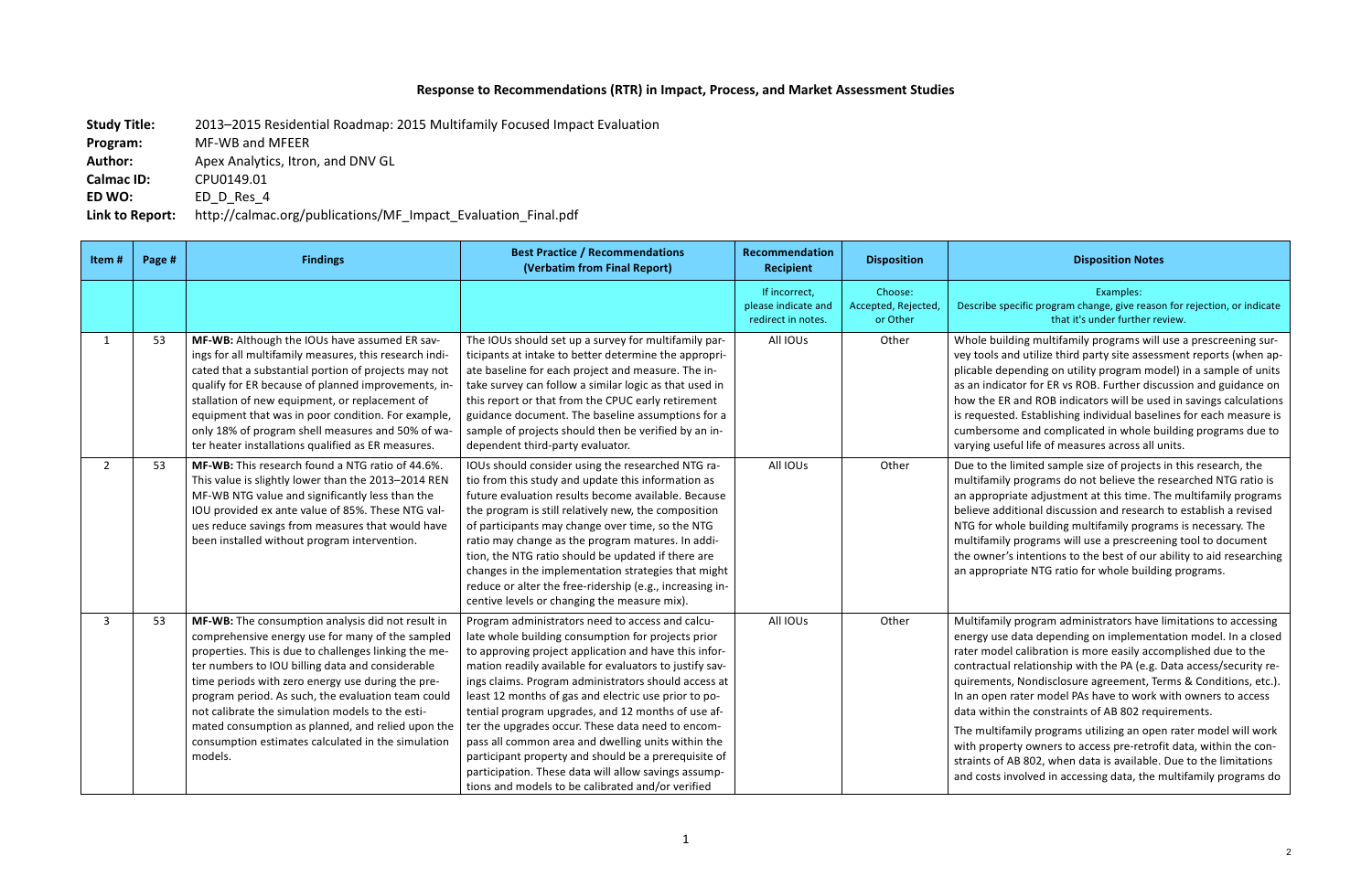rt 12 months of pre-retrofit data as a perquisite to par-Additionally, energy model calibration drives the cost implementation due to the limitations discussed limited software support of model calibration.

and SDG&E: EnergyPro RES PERF was an approved softrogram use in 2015. The program will transition to use ro NR PERF model (transition starting in 2018 program program will begin calculating all savings claims based Pro NR PERF model starting in Q4 2017. 2017 incentives ue to be calculated based on RES PERF in order to minimer confusion on committed project incentives. The ill begin to train program partners on the EnergyPro odel in 2018. The program will assess the necessary r the incentive calculation to reflect NR PERF savings n 2018.

d SoCalGas: EnergyPro NR PERF was used by the Gas implementation team.

ontinue to improve data collection and tracking of proding capturing any energy modeling assumptions. To this effort, the program put together a data dictionary gaging with the BEDES effort by CPUC/LBNL to standgram database structure and tracking.

amily programs will improve milestone tracking for as permit dates and installation dates which may vary e depending on code cycle and timing of permitting. rement of window specifications is not recommended test performed by NFRC during testing and is reflected ation sheets provided by the contractor/participant to ms. Instead, the programs will capture product specifiluding performance rating certificates for equipment ws where applicable and when site conditions permit.

Allahrer For Energy Efficiency Resources (DEER) provides esthe energy savings potential for energy efficient techresidential and nonresidential applications. The DEER

|                |    |                                                                                                                                                                                                                                                                                                                                                                                                                                                                         | through actual customer bills and will be imperative<br>to support future claims for projects utilizing an ex-                                                                                                                                                                                                                                                                                                                                                                                                                                                                                                                                                                                                                                                              |          |          | not suppor<br>ticipation.                                                                                                                                                               |
|----------------|----|-------------------------------------------------------------------------------------------------------------------------------------------------------------------------------------------------------------------------------------------------------------------------------------------------------------------------------------------------------------------------------------------------------------------------------------------------------------------------|-----------------------------------------------------------------------------------------------------------------------------------------------------------------------------------------------------------------------------------------------------------------------------------------------------------------------------------------------------------------------------------------------------------------------------------------------------------------------------------------------------------------------------------------------------------------------------------------------------------------------------------------------------------------------------------------------------------------------------------------------------------------------------|----------|----------|-----------------------------------------------------------------------------------------------------------------------------------------------------------------------------------------|
|                |    |                                                                                                                                                                                                                                                                                                                                                                                                                                                                         | isting conditions baseline.                                                                                                                                                                                                                                                                                                                                                                                                                                                                                                                                                                                                                                                                                                                                                 |          |          | of program<br>above and                                                                                                                                                                 |
| 4              | 54 | MF-WB: IOUs should discontinue use of the Ener-<br>gyPro RES PERF model for their savings estimates<br>because concerns about the accuracy of this soft-<br>ware have led to it to be dropped from the CPUC list<br>of approved simulation model software for the Cali-<br>fornia single-family whole building programs.                                                                                                                                                | Consider the use of the EnergyPro NR PERF model<br>with inputs that reflect building and use characteris-<br>tics of multifamily projects in future program cycles.                                                                                                                                                                                                                                                                                                                                                                                                                                                                                                                                                                                                         | All IOUs | Accepted | For PG&E a<br>ware for pr<br>of EnergyP<br>year). The<br>on EnergyP<br>will continu<br>mize custor<br>program w<br>NR PERF m<br>changes for<br>estimates i<br>For SCE and<br>SCE/SoCalG |
| 5              | 54 | MF-WB: The IOU data collection and tracking sys-<br>tems were greatly improved from the 2013-2014<br>multifamily evaluation, with near complete infor-<br>mation on property and measure details. For several<br>projects, however, the energy estimates and savings<br>from energy models submitted by the IOU did not<br>match to the tracking data.                                                                                                                  | Continue to review tracking data and energy model<br>results before submitting IOU models to the evalua-<br>tion team to ensure they match one another.                                                                                                                                                                                                                                                                                                                                                                                                                                                                                                                                                                                                                     | All IOUs | Accepted | IOUs will co<br>jects, inclue<br>streamline<br>and are eng<br>ardize prog                                                                                                               |
| 6              | 54 | MF-WB: Some projects had incentivized measures<br>that did not exceed Title 24 prescriptive require-<br>ments. For example, Title 24 2013 Standard Section<br>150.2(b)1B requires replacement fenestration to<br>meet prescriptive requirements in Table 150 1-A<br>and some projects installed windows that did not<br>meet these, according to project documentation.<br>These projects were negatively impacted when ad-<br>justing the baseline to the proper code. | Require project submittals to include Title 24 com-<br>pliance documentation for project retrofits to build-<br>ing envelope and mechanical systems to demon-<br>strate that the project at least meets the required<br>prescriptive Title 24 Code. Additionally, the certified<br>performance rating certificates for windows (NFRC),<br>HVAC (AHRI), and DHW (AHRI) equipment docu-<br>menting the efficiencies at least meet code require-<br>ments should be included in project documentation.<br>IOU staff should take photos of the NFRC ratings af-<br>fixed to manufactured windows during the IOU test-<br>out QC inspections. This may require closer coordi-<br>nation with the construction schedule so the labels<br>are not removed prior to the inspection. | All IOUs | Other    | The multifa<br>items such<br>by measure<br>Site measu<br>as this is a<br>in specifica<br>the prograr<br>cations incl<br>and window                                                      |
|                |    |                                                                                                                                                                                                                                                                                                                                                                                                                                                                         | Additionally, IOU staff should include a site meas-<br>urement of solar transmission for verification of<br>low-e glazing when NFRC labeling data is not availa-<br>ble. Photo documentation of all installed measures<br>should be included in the IOU final documentation.                                                                                                                                                                                                                                                                                                                                                                                                                                                                                                |          |          |                                                                                                                                                                                         |
| $\overline{7}$ | 70 | <b>MFEER:</b> A number of measures are included in the                                                                                                                                                                                                                                                                                                                                                                                                                  | IOUs should use DEER savings values for all applica-<br>ble measures to make the ex ante savings more<br>closely align with the ex post values. For measures                                                                                                                                                                                                                                                                                                                                                                                                                                                                                                                                                                                                                | All IOUs | Accepted | The Databa<br>timates of t<br>nologies in                                                                                                                                               |